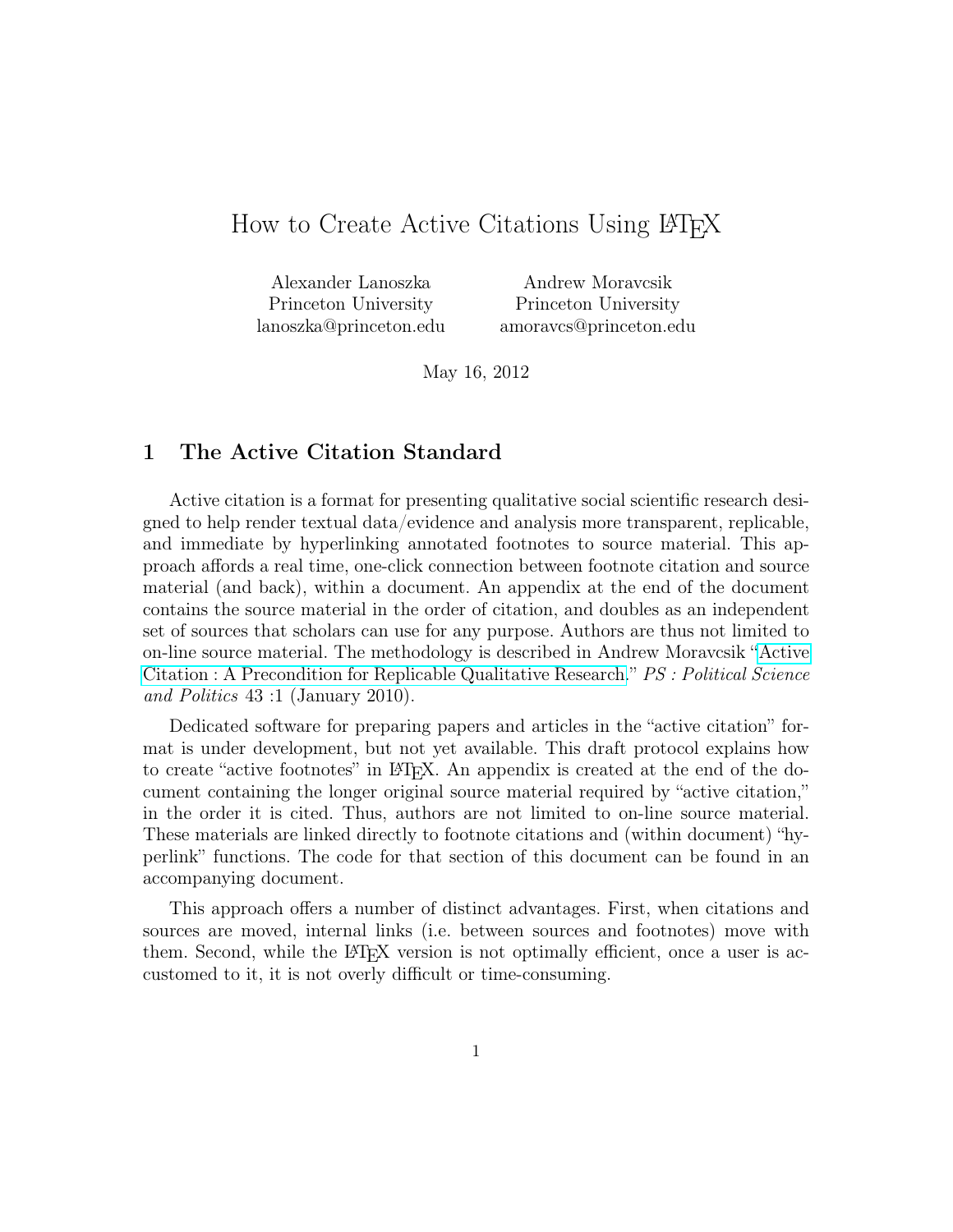# 2 Preparing a Paper and Footnote for Active Citation

To prepare a paper for active citations, before entering the first footnote and source material, be sure to have the default user package (hyperref) at the very beginning of the document along with the other user packages. This package allows users to create hyperlinks within their documents.

```
\usepackage{hyperref}
\hypersetup{
  linkcolor=black,
  citecolor=black
  }
```
We also need to create an Appendix towards the end of the document entitled "Source Material for Active Citations." This action will store the sources that will be connected to footnote citations. The code below creates an Appendix in L<sup>AT</sup>EX.

#### \appendix

```
\section*{Appendix: Source Material for Active Citation}
```
Footnotes are easy to create in LATEX as well. To use Arabic numbers to enumerate footnotes, apply this code near the top of the document. The symbol ∗ suppresses numbering for this section.

```
\renewcommand{\thefootnote}{\arabic{footnote}}
```
To insert a footnote in the document, type the following command at the desired location within the text.

\footnote{}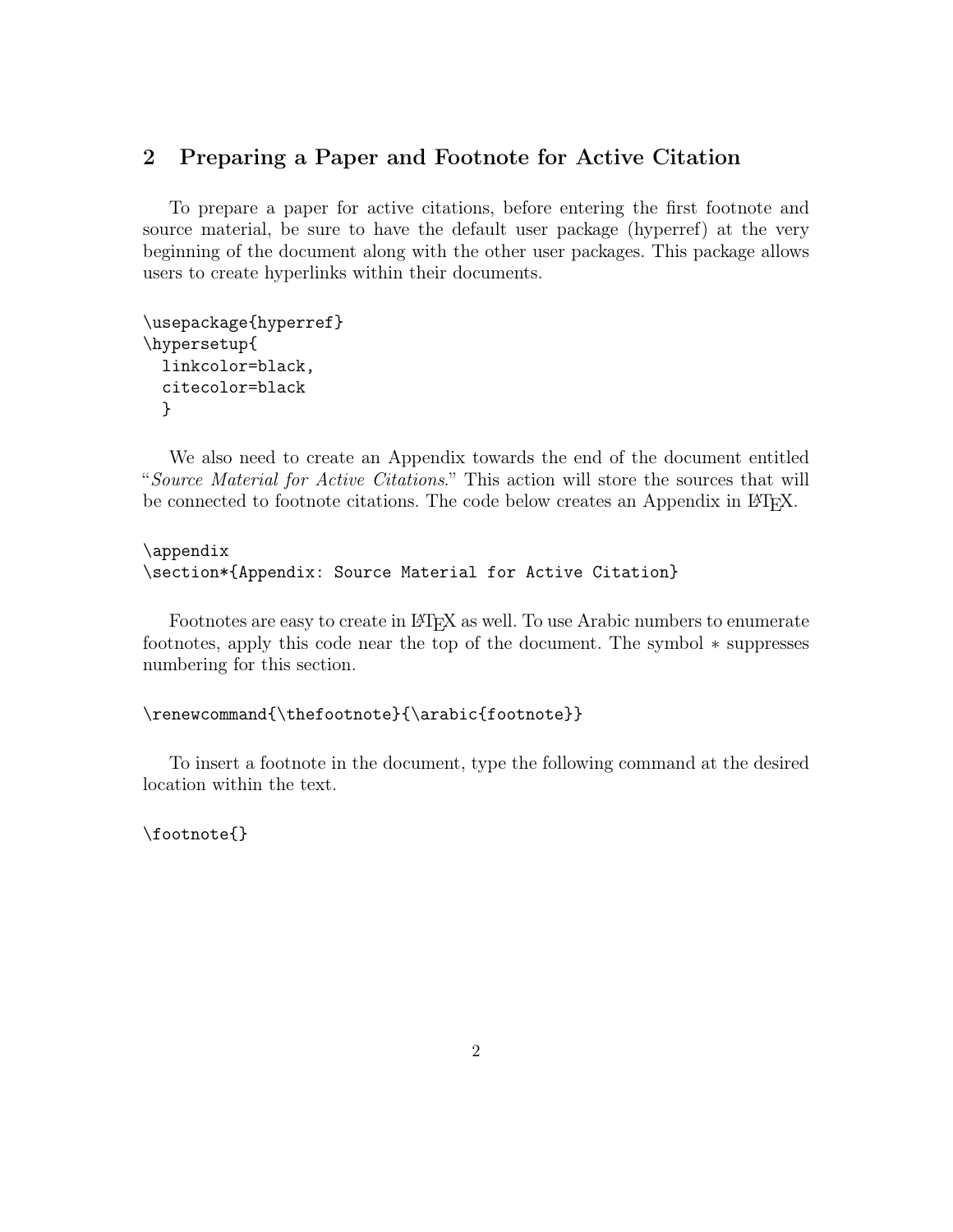# 3 Creating an Active Citation in LAT<sub>EX</sub>

To add an active citation to a conventional LATEX footnote, follow the seven steps below :

1. Insert the Hyperlink. Use the following command between the footnote and the annotation :

\hypertarget{Nr}{}\hyperlink{N}{}

Within the hyperlink command, N stands for the number for the footnote as it appears in the text. If there is more than one source per footnote, then add a letter in alphabetical order to each citation after the first (e.g., " $NB$ ", " $NC$ ", etc.).

In this setup, note that the hyperlink command is preceded by the hypertarget function. As will become clearer in later steps, this particular function enables us to return from the *Appendix* to the original footnote. " $Nr$ " simply specifies the return location for the hyperlink that concludes each distinct record in the Appendix.

### 2. Type in the Citation

In the second set of brackets contained in the hyperlink command, one types in the citation as usual, in any format. It could be in long form (with full bibliographical information) or it could appear as given by the 'citet' or 'citep' commands. Once the citation is entered, close the bracket. It should be followed by an explanatory annotation as recommended in the active citation format. This provides any succinct and relevant information about precisely how and why the source supports the textual claim. The model is similar to that traditionally used in law reviews. Below is a generic version of the code we suggest.

```
\hypertarget{1r}{}\footnote{\hyperlink{1}{[CITATION HERE]}.
[ANNOTATION HERE]}
```
3. Create the Target for the Hyperlink. Where it is appropriate in the appendix, insert the target for the hyperlink made in the footnote by using the following code :

#### \hypertarget{N}{}

It is important that the number that appears in the first set of brackets in the hyperlink command corresponds with the number found in the first set of brackets in the hypertarget command located in the Appendix. Otherwise, the hyperlink will send the user to a different location.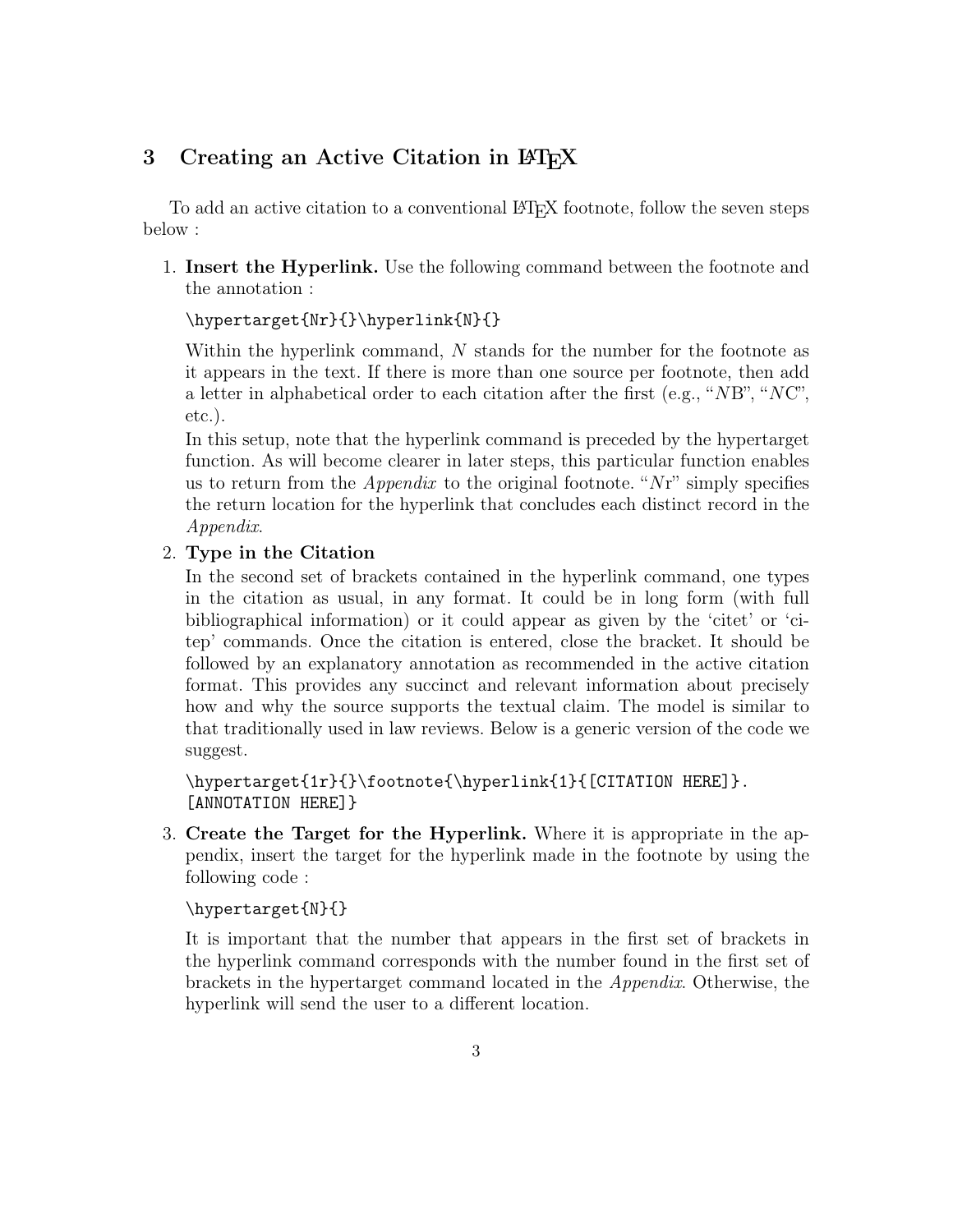- 4. **Enter Source Material Number.** Go to the *Appendix* and, in appropriate order within other cited sources, type in the number of the footnote in parentheses  $\lbrack\!\lbrack'(N)\rbrack\!\rbrack$  in the second set of brackets contained in the hypertarget command. If there is more than one source cited in a footnote, then use letters after the first source, as with bookmarking footnotes above [e.g. (1), (1B), (1C), or (42), (42B), (42C)].
- 5. Type or Copy Source Text in the Appendix. Enter the appropriate original source textual material after the source material number. If the original is in a foreign language, provide the original, followed by a space, followed by an italicized translation and the translator's name or source information in brackets  $\vert \vert$ .

To simplify the appearance of the documentation, both in code and output, we recommend first including the appropriate number marking the source in a footnote first, followed by several blank spaces. The source material should appear after these spaces.

The following code illustrates our suggestion :

```
\hypertarget{1}{(1)
\setminus\setminus[INSERT SOURCE MATERIAL HERE]}
```
6. Type or Copy Citation after Source Text. After the source material, insert a blank line-space, then the citation, precisely as it appears in the footnote. As indicated earlier, to insert a blank line-space within a list, use the following command between lines :

 $\setminus$  $\setminus$ 

7. Add the RETURN hyperlink after citation. After the end of the citation, insert a blank line-space, then the hyperlink function containing word "RETURN" in all capital letters.

```
\hyperlink{Nr}{RETURN.} }
```
Note that the hyperlink command corresponds with the hypertarget command. By using 'Nr', we already coded the target for the return when we made a link to the appendix. The inclusion of this command at the end of the citation returns us to the original footnote. We opted to use  $r'$  to denote 'return'. Finally, be sure to close the brackets of the original hypertarget command when you finish the entry in the Appendix.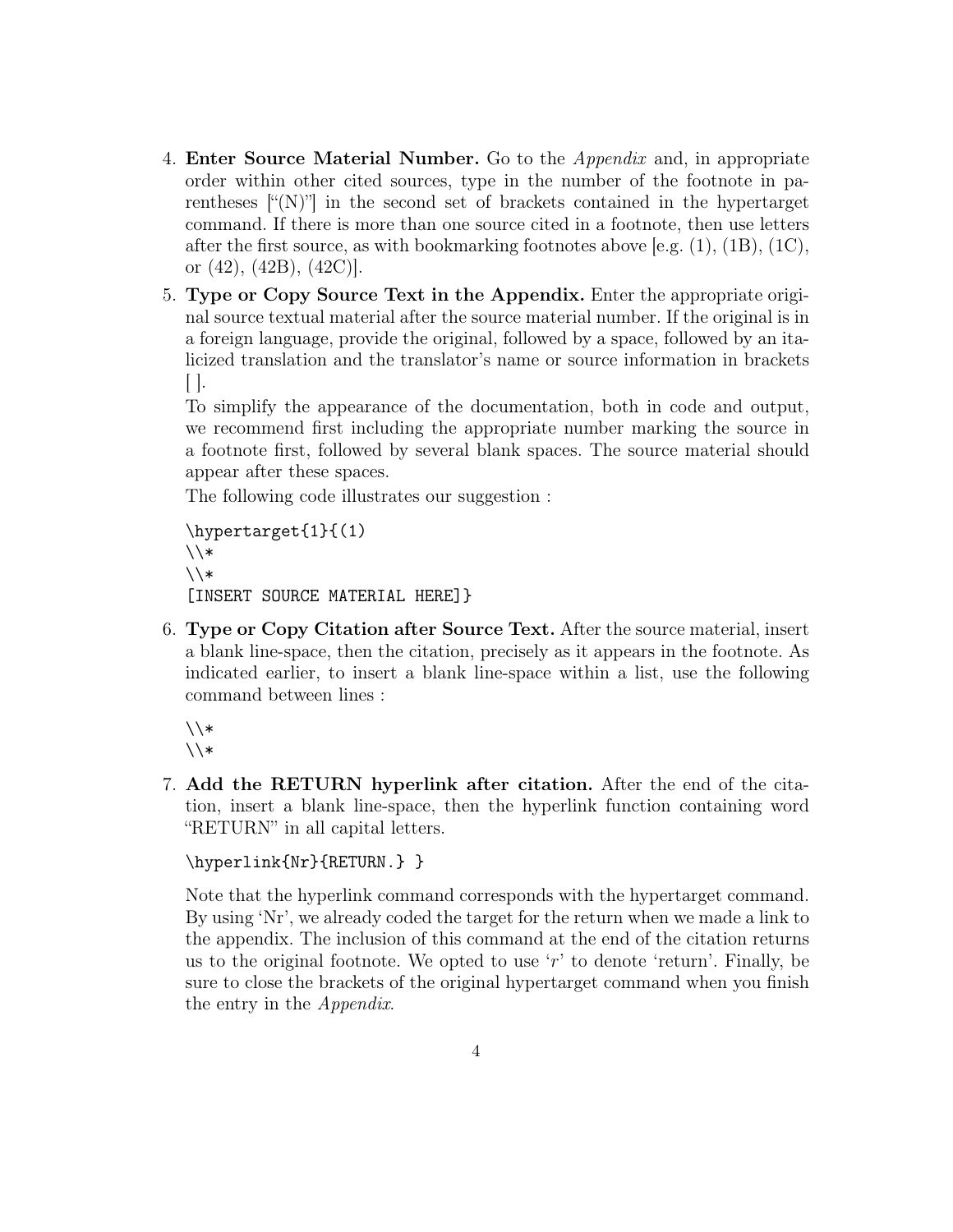8. Importing an Image of the Original Source Material (optional). If you wish to import an image of the original source material, then you will have to enter the code necessary for including the file (which could have, among others, the extension \*.png or \*.pdf).

```
\begin{figure}
   \centering
       \includegraphics[scale=.8]{activecite.png}
       \caption{\hyperlink{1r}{RETURN.} } }
   \end{figure}
```
The 'centering' command places the image in the center of the document. The scale command resizes the original document, which users can manipulate so to have the image presented in the appropriate size. If one were to include an image, then insert the hyperlink that returns the reader to the original footnote. It can be placed in the caption, as indicated here. Once again, be sure to close the brackets of the original hypertarget command when you finish the entry in the Appendix. Including an image might require additional typesetting for  $La TeX$  to successfully compile the document.

### 4 A Caution

Aside from creating the *Appendix*, active citation in LAT<sub>EX</sub> ultimately requires the simple manipulation of the hyperlink and the hypertarget commands. As noted, to ensure the correspondence between these commands, one has to be careful to make sure that the numbers in the brackets for each command match. If numbers correspond to footnotes, and footnotes become either deleted or moved, then we suggest revising those numbers to reflect any changes in the document. This process can be time-consuming. Nevertheless, such changes will not affect the stability of the hyperlinks. Rather, we suggest making such revisions so to help the researcher keep track of footnotes, hyperlinks, and citations. This practice is especially helpful as the order of appearance of source materials in the Appendix should be in line with the order of appearance of sources in the main text.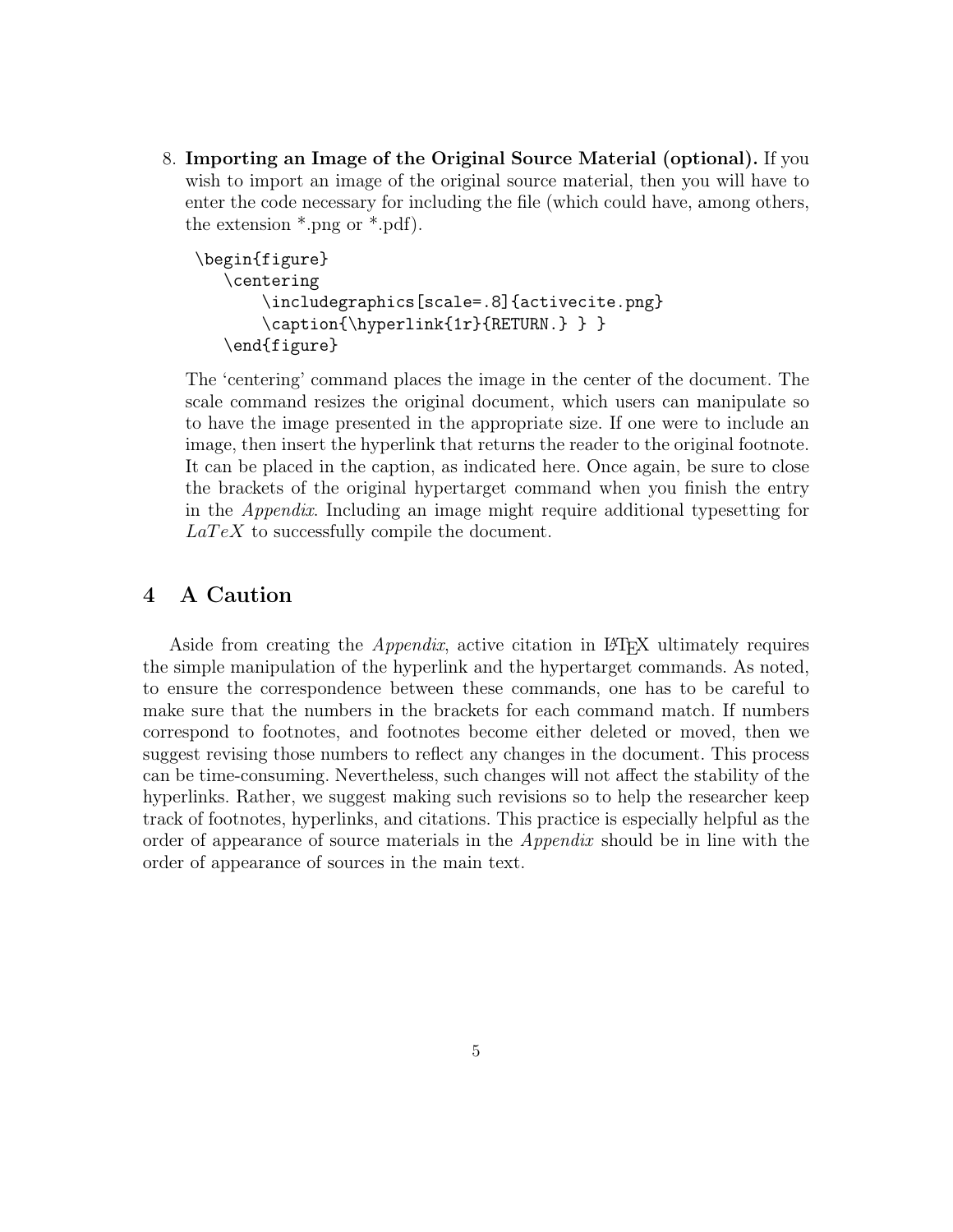### 5 An Example

The example below collapses all three elements of an active footnote onto one page : text, annotated footnote citation, and source material in the Appendix. The bookmarks and hyperlinks are functional using the procedure above. The Appendix appears in the next page. We made a separate TeX file available so that users can refer to the actual code.

#### <span id="page-5-1"></span>Book, Article, or Paper Text

For President Charles de Gaulle, the future of French agriculture was not simply at center of his calculations about the European Economic Community (EEC), and particularly British membership in it ; it was the paramount foreign policy interest of France. At one meeting, he identified divergent agricultural interests as the major reason why agreements within the EEC had been so difficult to reach. British membership would not just call the Common Agricultural Policy into question, but it would transform the EEC into a wholly different organization. He referred to the transformation of agriculture as "our greatest problem," now that the Algerian war had been settled, and added, strikingly, that "if we do not surmount it, we could see another Algerian affair on our own soil." [1](#page-5-0)

<span id="page-5-0"></span><sup>1.</sup> Alain Peyrefitte, C'était de Gaulle [\(Paris : Fayard, 1994\), p. 502.](#page-6-0)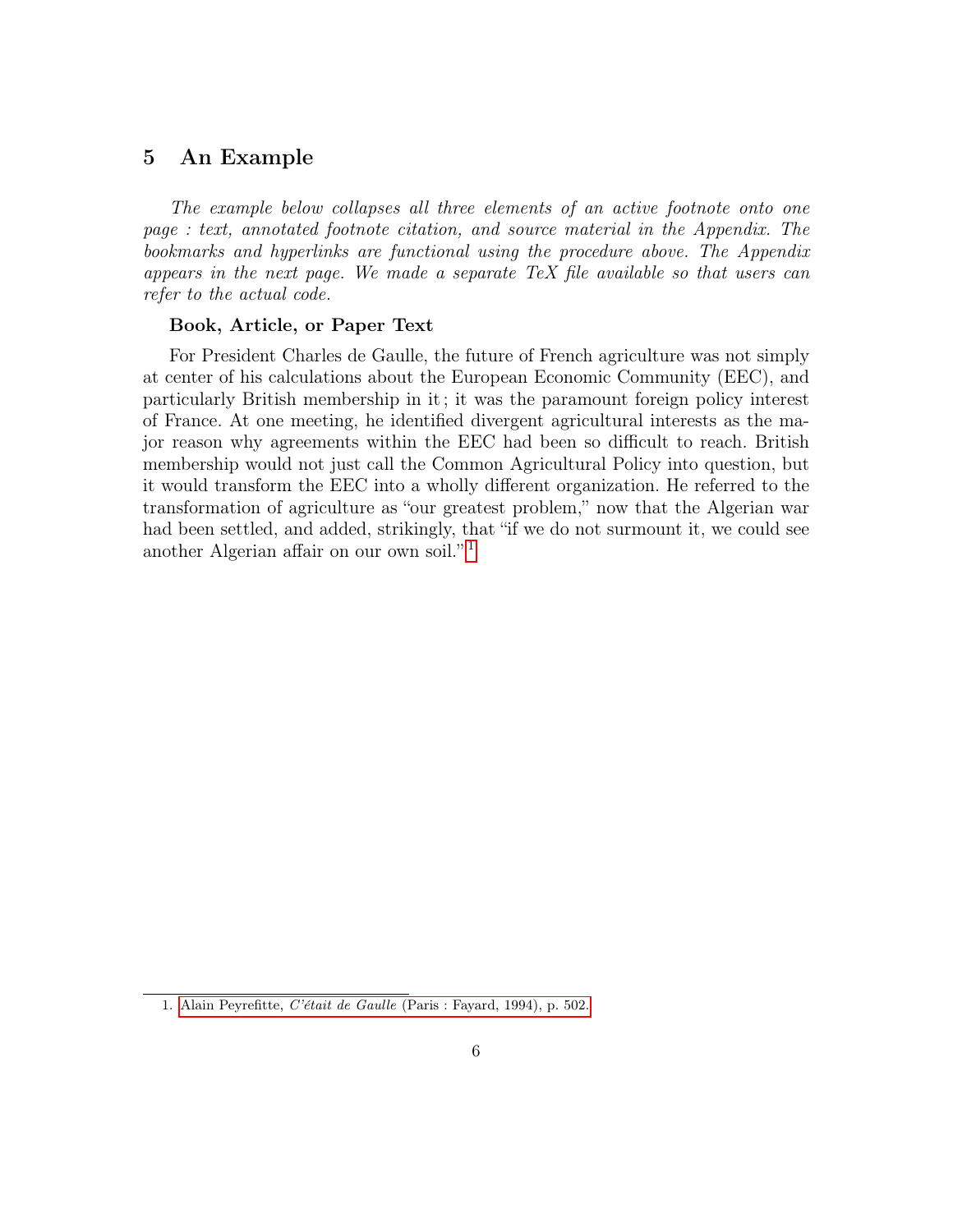# Appendix : Source Material for Active Citations

<span id="page-6-0"></span>(1)

De Gaulle held a confidential discussion with his press spokesman Alain Peyrefitte on 6 June 1962, followed a cabinet meeting that discussed a recent summit between de Gaulle and Macmillan – the major result of which was that the British displayed an unexpected willingness to "do whatever it takes" to enter the EEC. De Gaulle was forced to clarify the extent of his essential opposition to such a step. The extract from the cited source reads as follows :

« Le sort de notre agriculture est désormais, après le règlement de l'affaire algérienne, notre plus grand problème. Et si nous ne le regions pas, nous pouvons à voir une autre affaire d'Algérie sur notre propre sol. Notre industrie peut affronter la concurrence mais si notre agriculture devait rester en dehors du Marché commun, la charge qui en résulterait pour nos industriels ne serait pas supportable.

« Seulement, ça a été si difficile de s'entendre avec nos partenaires pour l'agriculture, et il reste encore tant de difficultés, que je ne vois pas comment on pourrait maintenant élaborer un autre régime. De toute façon, l'entrée de l'Angleterre serait un tel bouleversement, qu'il s'agirait alors d'un autre Marché commun.

"Henceforth the fate of our agriculture is, after the resolution of the Algerian affair, our greatest problem. And if we do not surmount it, we could see another Algerian affair on our own soil. Our industry can handle the competition, but if our agriculture remains outside of the Common Market, the resulting burden for our industrial firms would be unbearable."

"Only, it has been so difficult to reach agreement with our (six EEC) partners on agriculture, and there remain many difficulties, that I don't see how we could now elaborate another different scheme. To the contrary, the entry of England would be such an upheaval, that it would then amount to a different Common Market." [Translation : Andrew Moravcsik]

Alain Peyrefitte, C'était de Gaulle (Paris : Fayard, 1994), p. 502.